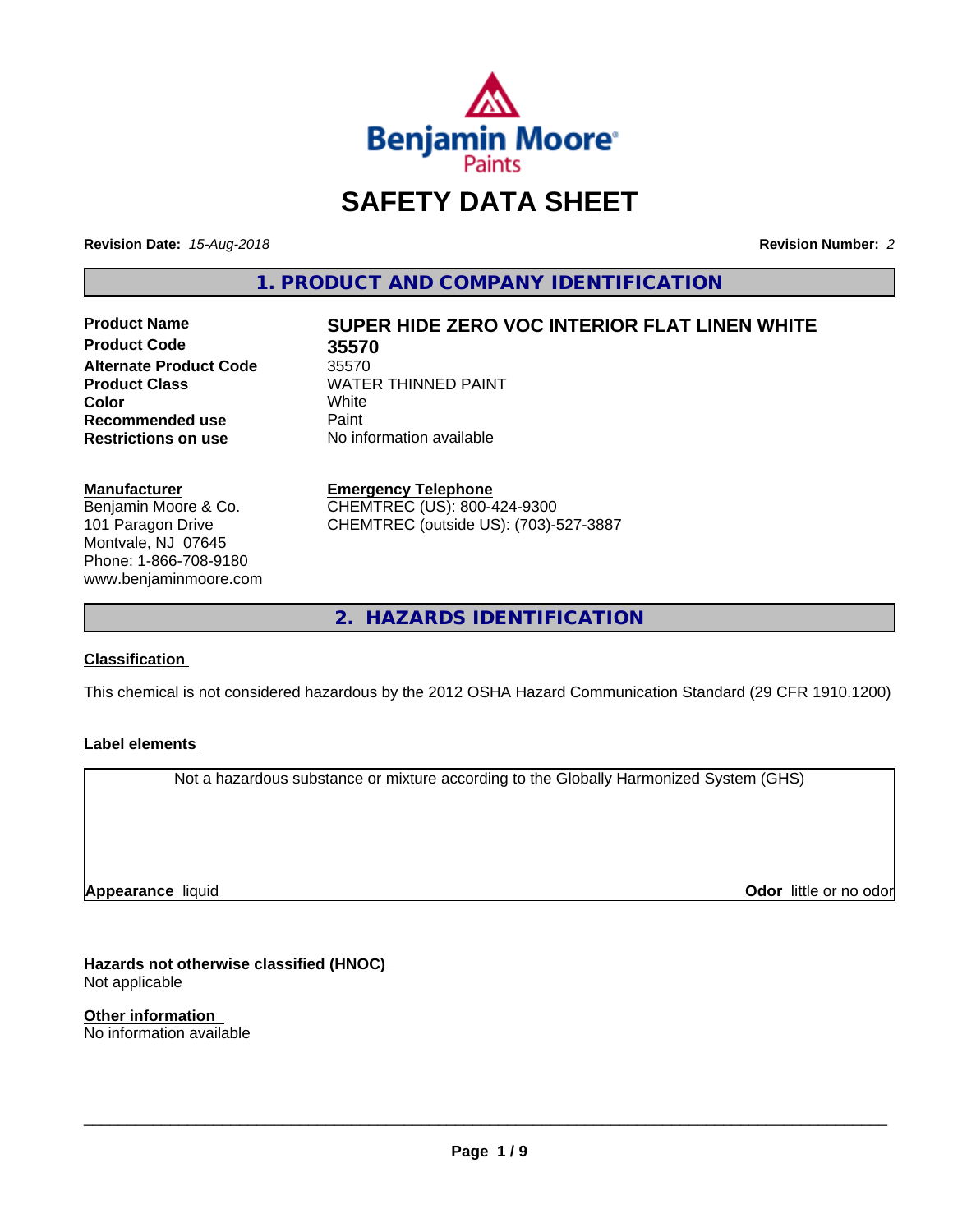# **3. COMPOSITION INFORMATION ON COMPONENTS**

\_\_\_\_\_\_\_\_\_\_\_\_\_\_\_\_\_\_\_\_\_\_\_\_\_\_\_\_\_\_\_\_\_\_\_\_\_\_\_\_\_\_\_\_\_\_\_\_\_\_\_\_\_\_\_\_\_\_\_\_\_\_\_\_\_\_\_\_\_\_\_\_\_\_\_\_\_\_\_\_\_\_\_\_\_\_\_\_\_\_\_\_\_

| Chemical name      | <b>CAS No.</b> | Weight-% |
|--------------------|----------------|----------|
| Limestone          | 1317-65-3      |          |
| Titanium dioxide   | 13463-67-7     | v        |
| Diatomaceous earth | 61790-53-2     |          |
| Silica, amorphous  | 7631-86-9      |          |

|                                                  | 4. FIRST AID MEASURES                                                                                    |
|--------------------------------------------------|----------------------------------------------------------------------------------------------------------|
| <b>General Advice</b>                            | No hazards which require special first aid measures.                                                     |
| <b>Eye Contact</b>                               | Rinse thoroughly with plenty of water for at least 15 minutes and consult a<br>physician.                |
| <b>Skin Contact</b>                              | Wash off immediately with soap and plenty of water while removing all<br>contaminated clothes and shoes. |
| <b>Inhalation</b>                                | Move to fresh air. If symptoms persist, call a physician.                                                |
| Ingestion                                        | Clean mouth with water and afterwards drink plenty of water. Consult a physician<br>if necessary.        |
| <b>Most Important</b><br><b>Symptoms/Effects</b> | None known.                                                                                              |
| <b>Notes To Physician</b>                        | Treat symptomatically.                                                                                   |

**5. FIRE-FIGHTING MEASURES**

| <b>Suitable Extinguishing Media</b>                                              | Use extinguishing measures that are appropriate to local<br>circumstances and the surrounding environment.                                   |
|----------------------------------------------------------------------------------|----------------------------------------------------------------------------------------------------------------------------------------------|
| <b>Protective Equipment And Precautions For</b><br><b>Firefighters</b>           | As in any fire, wear self-contained breathing apparatus<br>pressure-demand, MSHA/NIOSH (approved or equivalent)<br>and full protective gear. |
| <b>Specific Hazards Arising From The Chemical</b>                                | Closed containers may rupture if exposed to fire or<br>extreme heat.                                                                         |
| <b>Sensitivity To Mechanical Impact</b>                                          | No.                                                                                                                                          |
| <b>Sensitivity To Static Discharge</b>                                           | No.                                                                                                                                          |
| <b>Flash Point Data</b><br>Flash Point (°F)<br>Flash Point (°C)<br><b>Method</b> | Not applicable<br>Not applicable<br>Not applicable                                                                                           |
| <b>Flammability Limits In Air</b>                                                |                                                                                                                                              |
| Lower flammability limit:                                                        | Not applicable                                                                                                                               |
|                                                                                  |                                                                                                                                              |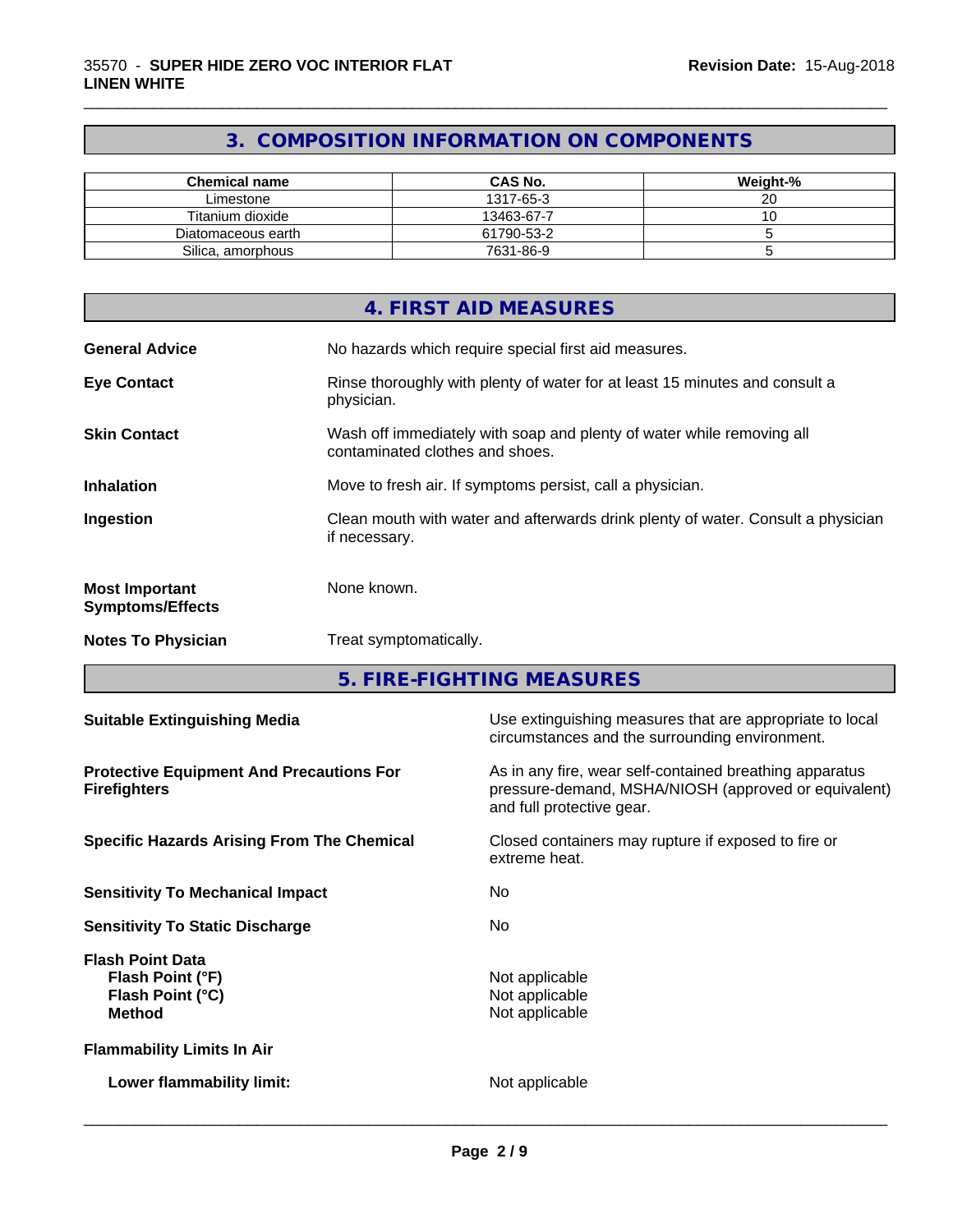#### **Upper flammability limit:** Not applicable

\_\_\_\_\_\_\_\_\_\_\_\_\_\_\_\_\_\_\_\_\_\_\_\_\_\_\_\_\_\_\_\_\_\_\_\_\_\_\_\_\_\_\_\_\_\_\_\_\_\_\_\_\_\_\_\_\_\_\_\_\_\_\_\_\_\_\_\_\_\_\_\_\_\_\_\_\_\_\_\_\_\_\_\_\_\_\_\_\_\_\_\_\_

| <b>NFPA</b>          | <b>Health:</b> | <b>Flammability: 0</b> | <b>Instability: 0</b> | <b>Special: Not Applicable</b> |  |
|----------------------|----------------|------------------------|-----------------------|--------------------------------|--|
| <b>NIFRA LANGARI</b> |                |                        |                       |                                |  |

#### **NFPA Legend**

- 0 Not Hazardous
- 1 Slightly
- 2 Moderate
- 3 High
- 4 Severe

*The ratings assigned are only suggested ratings, the contractor/employer has ultimate responsibilities for NFPA ratings where this system is used.*

*Additional information regarding the NFPA rating system is available from the National Fire Protection Agency (NFPA) at www.nfpa.org.*

# **6. ACCIDENTAL RELEASE MEASURES**

| <b>Personal Precautions</b>      | Avoid contact with skin, eyes and clothing. Ensure adequate ventilation.                                                                                                         |
|----------------------------------|----------------------------------------------------------------------------------------------------------------------------------------------------------------------------------|
| <b>Other Information</b>         | Prevent further leakage or spillage if safe to do so.                                                                                                                            |
| <b>Environmental precautions</b> | See Section 12 for additional Ecological Information.                                                                                                                            |
| <b>Methods for Cleaning Up</b>   | Soak up with inert absorbent material. Sweep up and shovel into suitable<br>containers for disposal.                                                                             |
|                                  | 7. HANDLING AND STORAGE                                                                                                                                                          |
| <b>Handling</b>                  | Avoid contact with skin, eyes and clothing. Avoid breathing vapors, spray mists or<br>sanding dust. In case of insufficient ventilation, wear suitable respiratory<br>equipment. |
| <b>Storage</b>                   | Keep container tightly closed. Keep out of the reach of children.                                                                                                                |

**Incompatible Materials** No information available

# **8. EXPOSURE CONTROLS/PERSONAL PROTECTION**

#### **Exposure Limits**

| <b>Chemical name</b> | <b>ACGIH TLV</b>           | <b>OSHA PEL</b>                                        |
|----------------------|----------------------------|--------------------------------------------------------|
| Limestone            | N/E                        | 15 mg/m <sup>3</sup> - TWA<br>$5 \text{ mg/m}^3$ - TWA |
| Titanium dioxide     | 10 mg/m <sup>3</sup> - TWA | 15 mg/m <sup>3</sup> - TWA                             |
| Diatomaceous earth   | N/E                        | 20 mppcf - TWA                                         |
| Silica, amorphous    | N/E                        | 20 mppcf - TWA                                         |

#### **Legend**

ACGIH - American Conference of Governmental Industrial Hygienists Exposure Limits OSHA - Occupational Safety & Health Administration Exposure Limits N/E - Not Established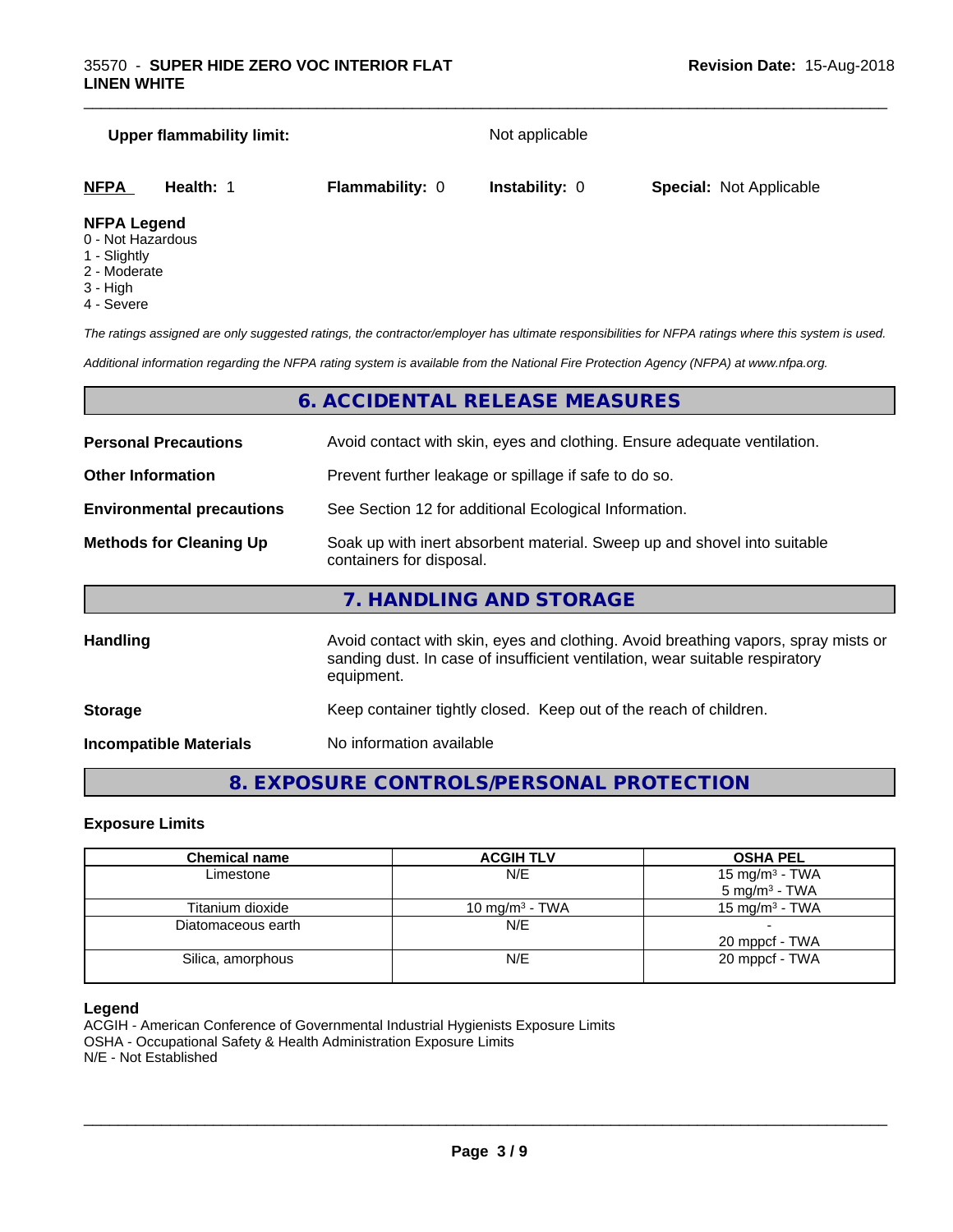| <b>Engineering Measures</b>          | Ensure adequate ventilation, especially in confined areas.                                                                          |  |
|--------------------------------------|-------------------------------------------------------------------------------------------------------------------------------------|--|
| <b>Personal Protective Equipment</b> |                                                                                                                                     |  |
| <b>Eye/Face Protection</b>           | Safety glasses with side-shields.                                                                                                   |  |
| <b>Skin Protection</b>               | Protective gloves and impervious clothing.                                                                                          |  |
| <b>Respiratory Protection</b>        | In case of insufficient ventilation wear suitable respiratory equipment.                                                            |  |
| <b>Hygiene Measures</b>              | Avoid contact with skin, eyes and clothing. Remove and wash contaminated<br>clothing before re-use. Wash thoroughly after handling. |  |

\_\_\_\_\_\_\_\_\_\_\_\_\_\_\_\_\_\_\_\_\_\_\_\_\_\_\_\_\_\_\_\_\_\_\_\_\_\_\_\_\_\_\_\_\_\_\_\_\_\_\_\_\_\_\_\_\_\_\_\_\_\_\_\_\_\_\_\_\_\_\_\_\_\_\_\_\_\_\_\_\_\_\_\_\_\_\_\_\_\_\_\_\_

# **9. PHYSICAL AND CHEMICAL PROPERTIES**

| Appearance                           | liquid                   |
|--------------------------------------|--------------------------|
| Odor                                 | little or no odor        |
| <b>Odor Threshold</b>                | No information available |
| Density (Ibs/gal)                    | $11.0 - 11.1$            |
| <b>Specific Gravity</b>              | $1.32 - 1.34$            |
| рH                                   | No information available |
| <b>Viscosity (cps)</b>               | No information available |
| Solubility(ies)                      | No information available |
| <b>Water solubility</b>              | No information available |
| <b>Evaporation Rate</b>              | No information available |
| Vapor pressure @20 °C (kPa)          | No information available |
| Vapor density                        | No information available |
| Wt. % Solids                         | $45 - 55$                |
| Vol. % Solids                        | $25 - 35$                |
| Wt. % Volatiles                      | $45 - 55$                |
| <b>Vol. % Volatiles</b>              | $65 - 75$                |
| <b>VOC Regulatory Limit (g/L)</b>    | < 5                      |
| <b>Boiling Point (°F)</b>            | 212                      |
| <b>Boiling Point (°C)</b>            | 100                      |
| <b>Freezing Point (°F)</b>           | 32                       |
| <b>Freezing Point (°C)</b>           | 0                        |
| Flash Point (°F)                     | Not applicable           |
| Flash Point (°C)                     | Not applicable           |
| <b>Method</b>                        | Not applicable           |
| Flammability (solid, gas)            | Not applicable           |
| <b>Upper flammability limit:</b>     | Not applicable           |
| Lower flammability limit:            | Not applicable           |
| <b>Autoignition Temperature (°F)</b> | No information available |
| <b>Autoignition Temperature (°C)</b> | No information available |
| Decomposition Temperature (°F)       | No information available |
| Decomposition Temperature (°C)       | No information available |
| <b>Partition coefficient</b>         | No information available |

# **10. STABILITY AND REACTIVITY**

**Reactivity Not Applicable** Not Applicable

**Chemical Stability Chemical Stability** Stable under normal conditions.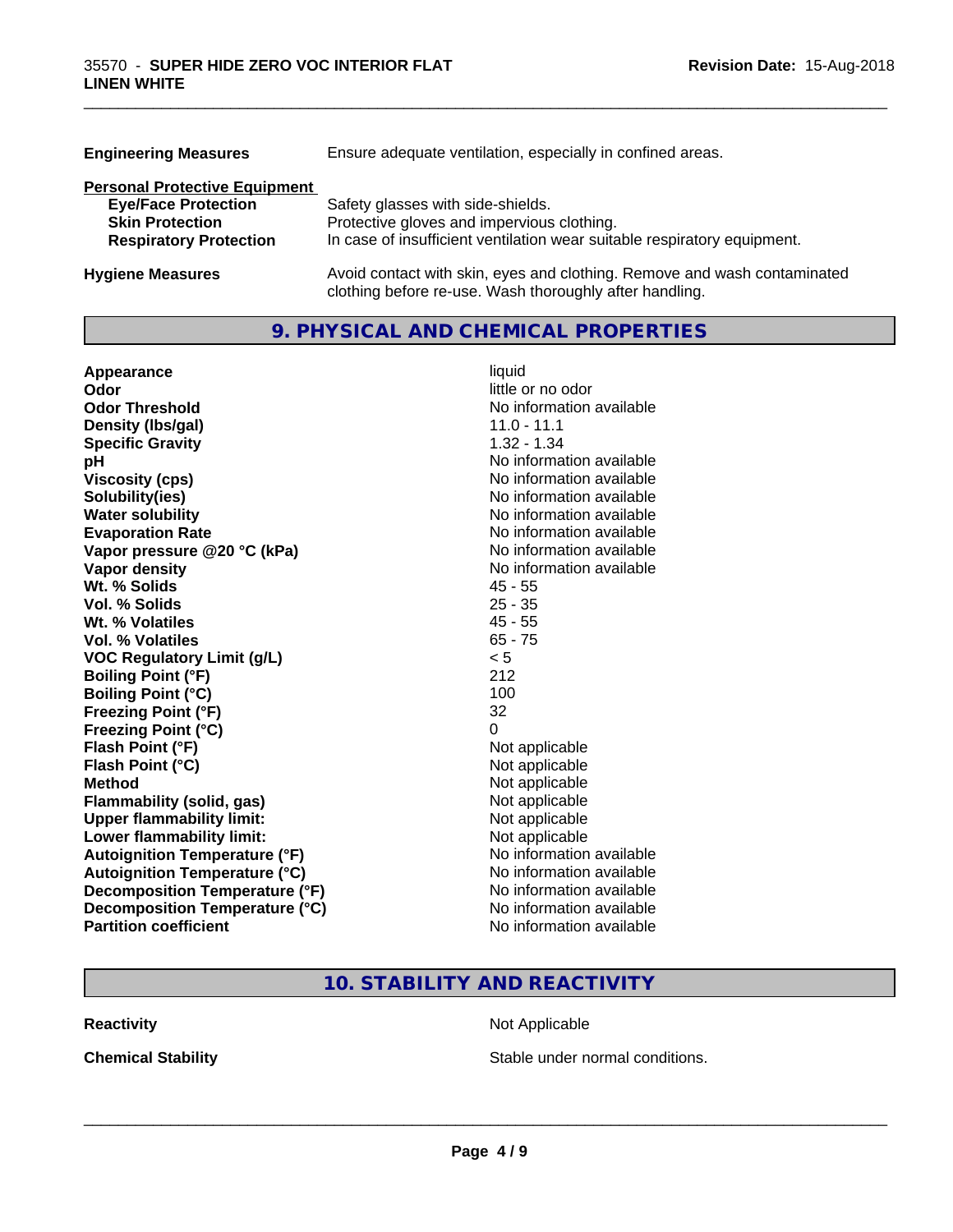| <b>Conditions to avoid</b>                                                                                                                                                                                                                                                                                                        | Prevent from freezing.                                                                                                                                                                                                                                                                                                                                                                                                                                      |  |  |
|-----------------------------------------------------------------------------------------------------------------------------------------------------------------------------------------------------------------------------------------------------------------------------------------------------------------------------------|-------------------------------------------------------------------------------------------------------------------------------------------------------------------------------------------------------------------------------------------------------------------------------------------------------------------------------------------------------------------------------------------------------------------------------------------------------------|--|--|
| <b>Incompatible Materials</b>                                                                                                                                                                                                                                                                                                     | No materials to be especially mentioned.                                                                                                                                                                                                                                                                                                                                                                                                                    |  |  |
| <b>Hazardous Decomposition Products</b>                                                                                                                                                                                                                                                                                           | None under normal use.                                                                                                                                                                                                                                                                                                                                                                                                                                      |  |  |
| <b>Possibility of hazardous reactions</b>                                                                                                                                                                                                                                                                                         | None under normal conditions of use.                                                                                                                                                                                                                                                                                                                                                                                                                        |  |  |
|                                                                                                                                                                                                                                                                                                                                   | 11. TOXICOLOGICAL INFORMATION                                                                                                                                                                                                                                                                                                                                                                                                                               |  |  |
| <b>Product Information</b>                                                                                                                                                                                                                                                                                                        |                                                                                                                                                                                                                                                                                                                                                                                                                                                             |  |  |
| Information on likely routes of exposure                                                                                                                                                                                                                                                                                          |                                                                                                                                                                                                                                                                                                                                                                                                                                                             |  |  |
| <b>Principal Routes of Exposure</b>                                                                                                                                                                                                                                                                                               | Eye contact, skin contact and inhalation.                                                                                                                                                                                                                                                                                                                                                                                                                   |  |  |
| <b>Acute Toxicity</b>                                                                                                                                                                                                                                                                                                             |                                                                                                                                                                                                                                                                                                                                                                                                                                                             |  |  |
| <b>Product Information</b>                                                                                                                                                                                                                                                                                                        | No information available                                                                                                                                                                                                                                                                                                                                                                                                                                    |  |  |
|                                                                                                                                                                                                                                                                                                                                   | Symptoms related to the physical, chemical and toxicological characteristics                                                                                                                                                                                                                                                                                                                                                                                |  |  |
| <b>Symptoms</b>                                                                                                                                                                                                                                                                                                                   | No information available                                                                                                                                                                                                                                                                                                                                                                                                                                    |  |  |
|                                                                                                                                                                                                                                                                                                                                   | Delayed and immediate effects as well as chronic effects from short and long-term exposure                                                                                                                                                                                                                                                                                                                                                                  |  |  |
| Eye contact<br><b>Skin contact</b>                                                                                                                                                                                                                                                                                                | May cause slight irritation.<br>Substance may cause slight skin irritation. Prolonged or repeated contact may dry                                                                                                                                                                                                                                                                                                                                           |  |  |
| Inhalation<br>Ingestion<br><b>Sensitization</b><br><b>Neurological Effects</b><br><b>Mutagenic Effects</b><br><b>Reproductive Effects</b><br><b>Developmental Effects</b><br><b>Target organ effects</b><br><b>STOT - single exposure</b><br><b>STOT - repeated exposure</b><br>Other adverse effects<br><b>Aspiration Hazard</b> | skin and cause irritation.<br>May cause irritation of respiratory tract.<br>Ingestion may cause gastrointestinal irritation, nausea, vomiting and diarrhea.<br>No information available<br>No information available.<br>No information available.<br>No information available.<br>No information available.<br>No information available.<br>No information available.<br>No information available.<br>No information available.<br>No information available |  |  |
| <b>Numerical measures of toxicity</b>                                                                                                                                                                                                                                                                                             |                                                                                                                                                                                                                                                                                                                                                                                                                                                             |  |  |
|                                                                                                                                                                                                                                                                                                                                   | The following values are calculated based on chapter 3.1 of the GHS document                                                                                                                                                                                                                                                                                                                                                                                |  |  |
| <b>ATEmix (oral)</b><br><b>ATEmix (dermal)</b>                                                                                                                                                                                                                                                                                    | 21429 mg/kg<br>141598                                                                                                                                                                                                                                                                                                                                                                                                                                       |  |  |
| <b>Component Information</b>                                                                                                                                                                                                                                                                                                      |                                                                                                                                                                                                                                                                                                                                                                                                                                                             |  |  |
| Titanium dioxide<br>LD50 Oral: > 10000 mg/kg (Rat)<br>Silica, amorphous<br>LD50 Oral: > 5000 mg/kg (Rat)                                                                                                                                                                                                                          |                                                                                                                                                                                                                                                                                                                                                                                                                                                             |  |  |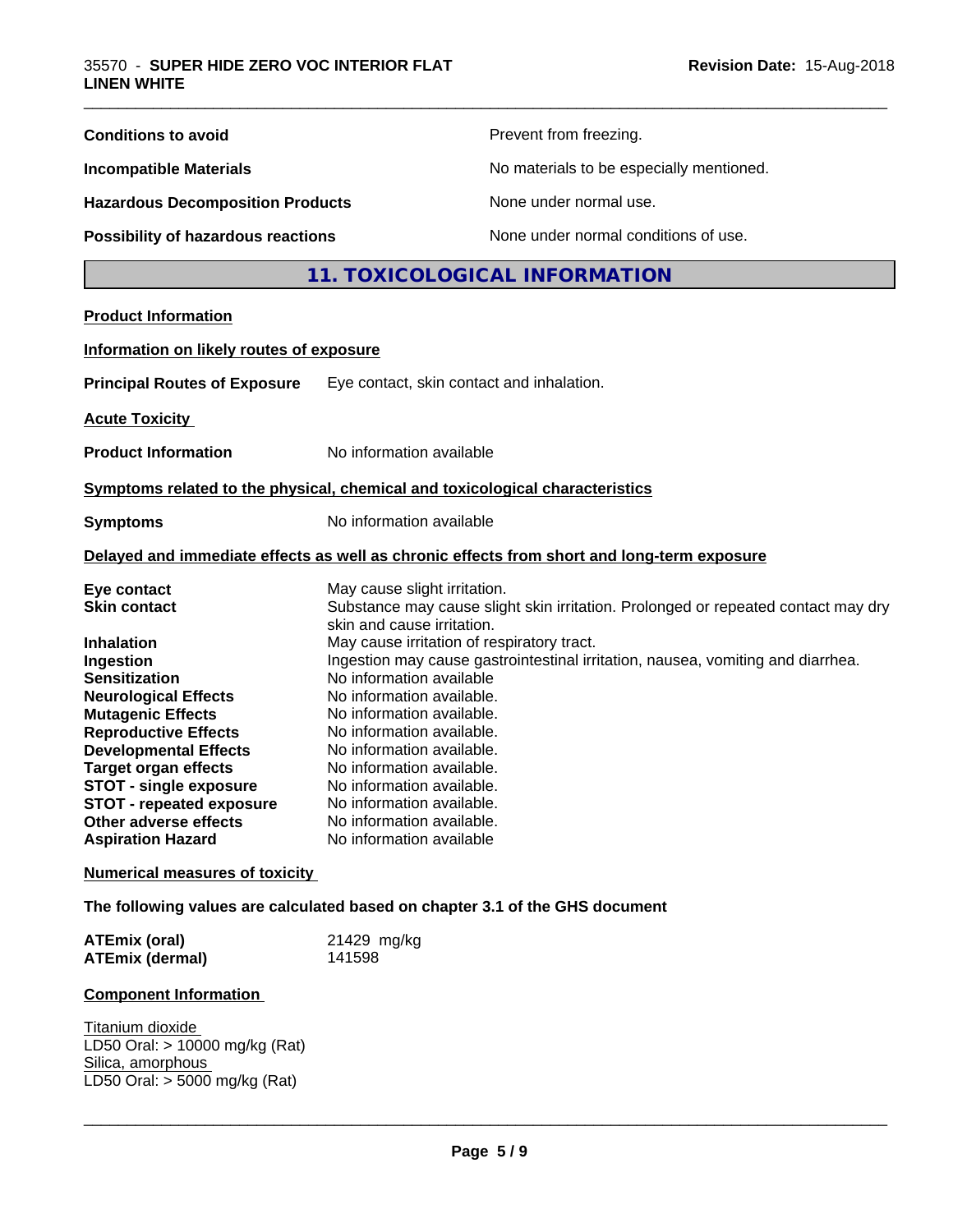LD50 Dermal: 2,000 mg/kg (Rabbit) LC50 Inhalation (Dust): > 2 mg/L

#### **Carcinogenicity**

*The information below indicateswhether each agency has listed any ingredient as a carcinogen:.*

| <b>Chemical</b><br>name     | <b>IARC</b>                 | <b>NTP</b> | $\sim$ $\sim$<br>UJ⊓r |  |
|-----------------------------|-----------------------------|------------|-----------------------|--|
|                             | <br>2B<br>Human<br>Possible |            | Listed                |  |
| . dioxide<br><b>itanium</b> | Carcinogen                  |            |                       |  |

\_\_\_\_\_\_\_\_\_\_\_\_\_\_\_\_\_\_\_\_\_\_\_\_\_\_\_\_\_\_\_\_\_\_\_\_\_\_\_\_\_\_\_\_\_\_\_\_\_\_\_\_\_\_\_\_\_\_\_\_\_\_\_\_\_\_\_\_\_\_\_\_\_\_\_\_\_\_\_\_\_\_\_\_\_\_\_\_\_\_\_\_\_

• Although IARC has classified titanium dioxide as possibly carcinogenic to humans (2B), their summary concludes: "No significant exposure to titanium dioxide is thought to occur during the use of products in which titanium dioxide is bound to other materials, such as paint."

#### **Legend**

IARC - International Agency for Research on Cancer NTP - National Toxicity Program OSHA - Occupational Safety & Health Administration

**12. ECOLOGICAL INFORMATION**

# **Ecotoxicity Effects**

The environmental impact of this product has not been fully investigated.

#### **Product Information**

#### **Acute Toxicity to Fish**

No information available

#### **Acute Toxicity to Aquatic Invertebrates**

No information available

#### **Acute Toxicity to Aquatic Plants**

No information available

#### **Persistence / Degradability**

No information available.

#### **Bioaccumulation**

No information available.

#### **Mobility in Environmental Media**

No information available.

#### **Ozone**

No information available

### **Component Information**

#### **Acute Toxicity to Fish**

Titanium dioxide

 $LC50:$  > 1000 mg/L (Fathead Minnow - 96 hr.)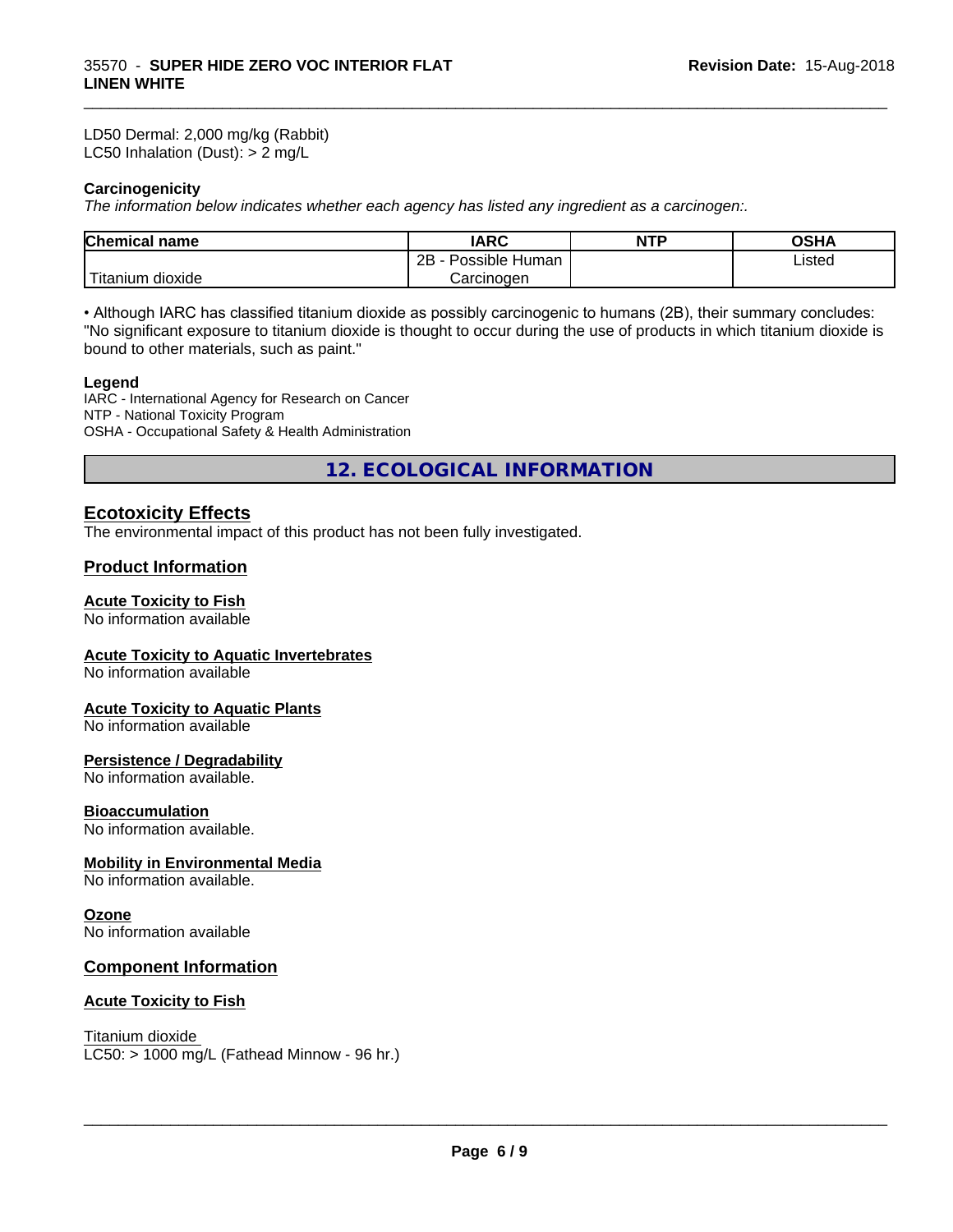#### **Acute Toxicity to Aquatic Invertebrates**

No information available

#### **Acute Toxicity to Aquatic Plants**

No information available

|                              | 13. DISPOSAL CONSIDERATIONS                                                                                                                                                                                               |
|------------------------------|---------------------------------------------------------------------------------------------------------------------------------------------------------------------------------------------------------------------------|
| <b>Waste Disposal Method</b> | Dispose of in accordance with federal, state, and local regulations. Local<br>requirements may vary, consult your sanitation department or state-designated<br>environmental protection agency for more disposal options. |
|                              | 14. TRANSPORT INFORMATION                                                                                                                                                                                                 |
| <b>DOT</b>                   | Not regulated                                                                                                                                                                                                             |
| <b>ICAO/IATA</b>             | Not regulated                                                                                                                                                                                                             |
| <b>IMDG/IMO</b>              | Not regulated                                                                                                                                                                                                             |
|                              | <b>15. REGULATORY INFORMATION</b>                                                                                                                                                                                         |

\_\_\_\_\_\_\_\_\_\_\_\_\_\_\_\_\_\_\_\_\_\_\_\_\_\_\_\_\_\_\_\_\_\_\_\_\_\_\_\_\_\_\_\_\_\_\_\_\_\_\_\_\_\_\_\_\_\_\_\_\_\_\_\_\_\_\_\_\_\_\_\_\_\_\_\_\_\_\_\_\_\_\_\_\_\_\_\_\_\_\_\_\_

# **International Inventories**

| <b>TSCA: United States</b> | Yes - All components are listed or exempt. |
|----------------------------|--------------------------------------------|
| <b>DSL: Canada</b>         | Yes - All components are listed or exempt. |

# **Federal Regulations**

| SARA 311/312 hazardous categorization |  |
|---------------------------------------|--|
|---------------------------------------|--|

| Acute health hazard               | No. |
|-----------------------------------|-----|
| Chronic Health Hazard             | Nο  |
| Fire hazard                       | N٥  |
| Sudden release of pressure hazard | N٥  |
| Reactive Hazard                   | N٥  |

#### **SARA 313**

Section 313 of Title III of the Superfund Amendments and Reauthorization Act of 1986 (SARA). This product contains a chemical or chemicals which are subject to the reporting requirements of the Act and Title 40 of the Code of Federal Regulations, Part 372:

*None*

# **Clean Air Act,Section 112 Hazardous Air Pollutants (HAPs) (see 40 CFR 61)**

This product contains the following HAPs:

*None*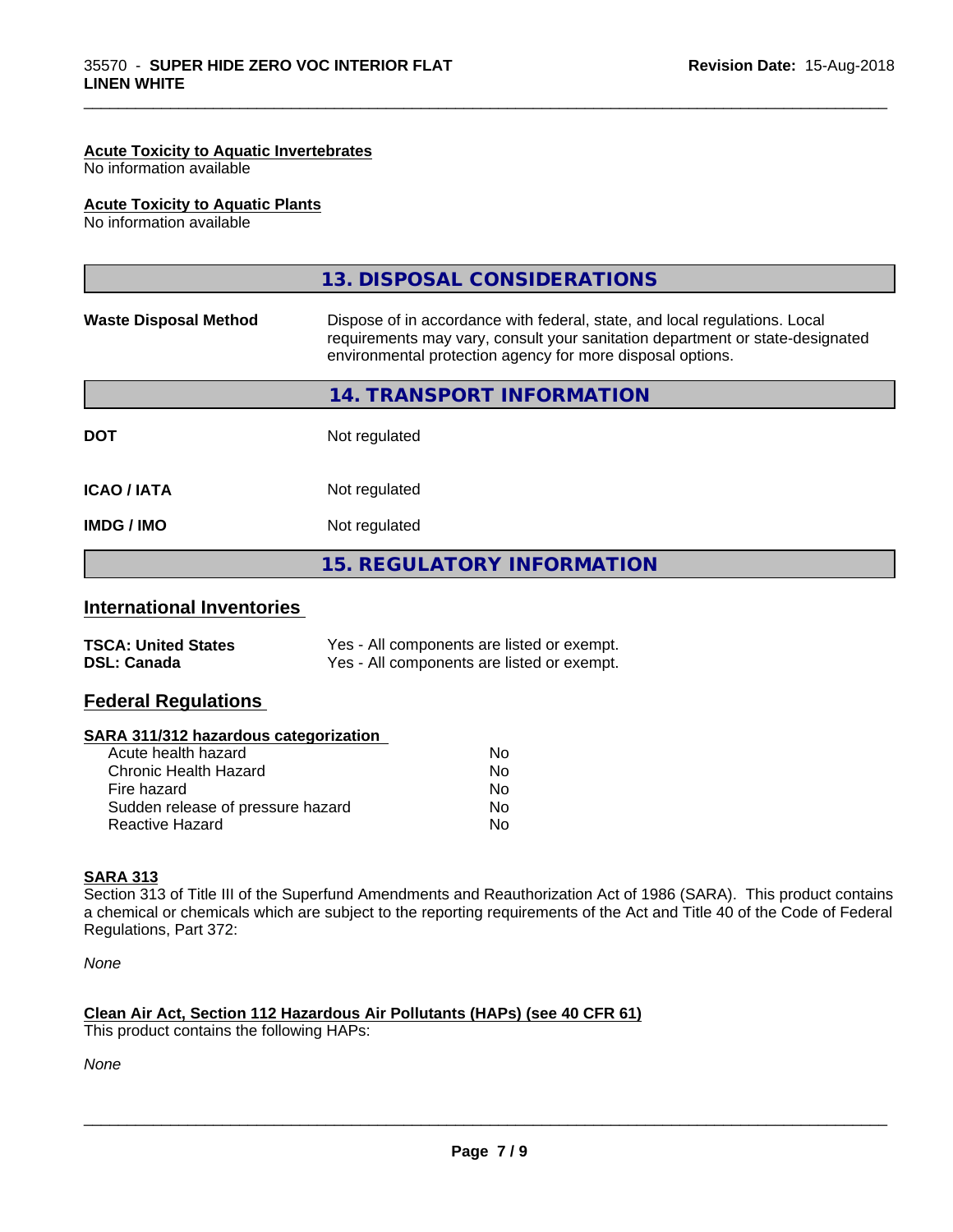# **US State Regulations**

#### **California Proposition 65**

**A** WARNING: Cancer and Reproductive Harm– www.P65warnings.ca.gov

#### **State Right-to-Know**

| <b>Chemical name</b> | <b>Massachusetts</b> | <b>New Jersey</b> | Pennsylvania |
|----------------------|----------------------|-------------------|--------------|
| ∟imestone            |                      |                   |              |
| Titanium dioxide     |                      |                   |              |
| Diatomaceous earth   |                      |                   |              |
| Silica, amorphous    |                      |                   |              |

#### **Legend**

X - Listed

# **16. OTHER INFORMATION**

**HMIS** - **Health:** 1 **Flammability:** 0 **Reactivity:** 0 **PPE:** -

\_\_\_\_\_\_\_\_\_\_\_\_\_\_\_\_\_\_\_\_\_\_\_\_\_\_\_\_\_\_\_\_\_\_\_\_\_\_\_\_\_\_\_\_\_\_\_\_\_\_\_\_\_\_\_\_\_\_\_\_\_\_\_\_\_\_\_\_\_\_\_\_\_\_\_\_\_\_\_\_\_\_\_\_\_\_\_\_\_\_\_\_\_

#### **HMIS Legend**

- 0 Minimal Hazard
- 1 Slight Hazard
- 2 Moderate Hazard
- 3 Serious Hazard
- 4 Severe Hazard
- \* Chronic Hazard

X - Consult your supervisor or S.O.P. for "Special" handling instructions.

*Note: The PPE rating has intentionally been left blank. Choose appropriate PPE that will protect employees from the hazards the material will present under the actual normal conditions of use.*

*Caution: HMISÒ ratings are based on a 0-4 rating scale, with 0 representing minimal hazards or risks, and 4 representing significant hazards or risks. Although HMISÒ ratings are not required on MSDSs under 29 CFR 1910.1200, the preparer, has chosen to provide them. HMISÒ ratings are to be used only in conjunction with a fully implemented HMISÒ program by workers who have received appropriate HMISÒ training. HMISÒ is a registered trade and service mark of the NPCA. HMISÒ materials may be purchased exclusively from J. J. Keller (800) 327-6868.*

 **WARNING!** If you scrape, sand, or remove old paint, you may release lead dust. LEAD IS TOXIC. EXPOSURE TO LEAD DUST CAN CAUSE SERIOUS ILLNESS, SUCH AS BRAIN DAMAGE, ESPECIALLY IN CHILDREN. PREGNANT WOMEN SHOULD ALSO AVOID EXPOSURE.Wear a NIOSH approved respirator to control lead exposure. Clean up carefully with a HEPA vacuum and a wet mop. Before you start, find out how to protect yourself and your family by contacting the National Lead Information Hotline at 1-800-424-LEAD or log on to www.epa.gov/lead.

**Prepared By** Product Stewardship Department Benjamin Moore & Co. 101 Paragon Drive Montvale, NJ 07645 800-225-5554